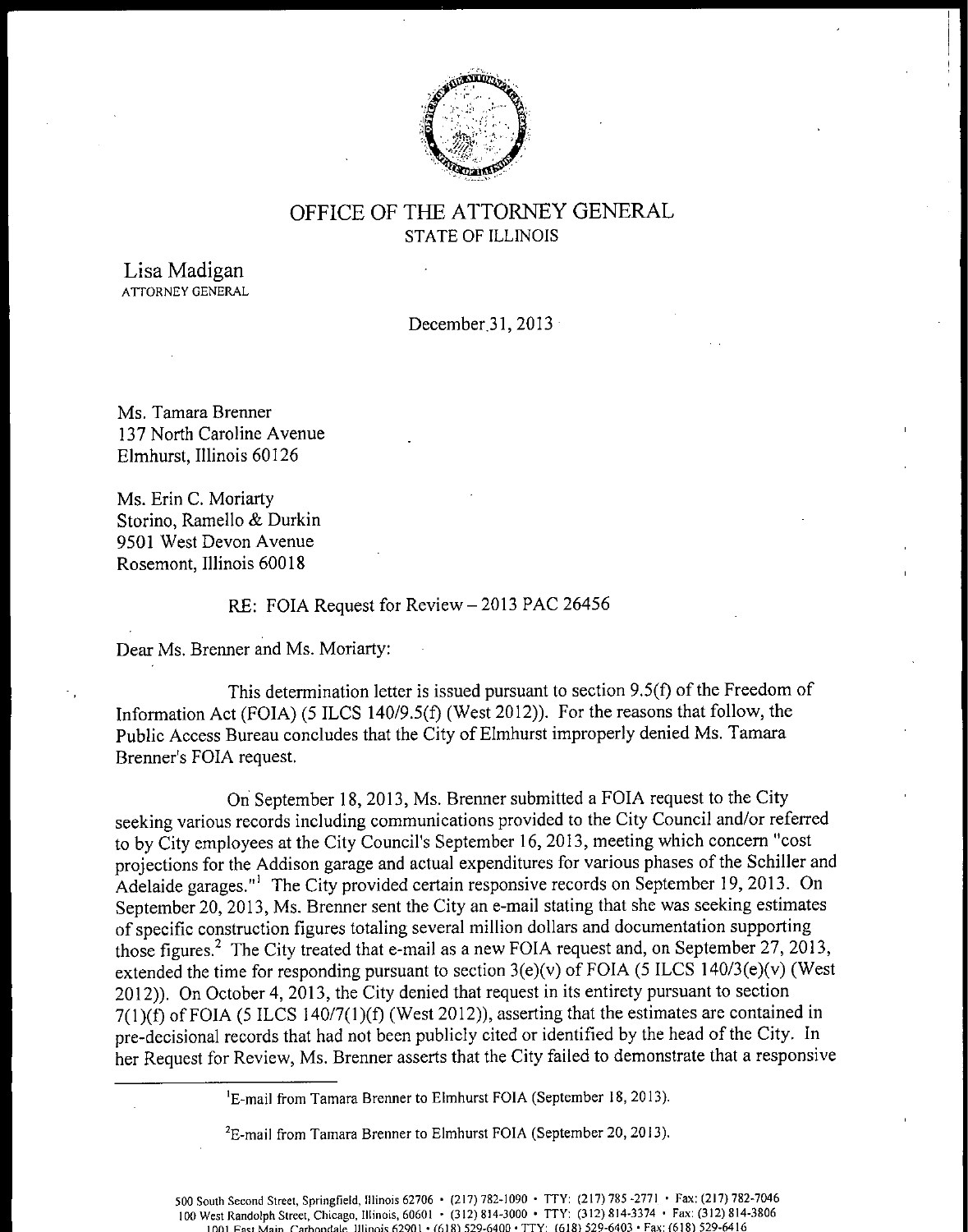Ms. Tamara Brenner Ms. Erin C. Moriarty December 31, 2013 Page 2

memorandum and preliminary draft with handwritten notes fall within the scope of section 7(1)(f) of FOIA; she contends that the records were publicly cited and identified by the Mayor at the City Council's September 16, 2013, meeting.

On October 22, 2013, this office forwarded <sup>a</sup> copy of the Request for Review to the City and requested <sup>a</sup> detailed explanation of the factual basis and legal basis for asserting section 7(1)(f), including a response to Ms. Brenner's assertion that the Mayor publicly cited and identified the responsive records during the September 16, 2013, City Council meeting. On November 5, 2013, the City furnished its response, the records in question, and the minutes and a video recording of the City Council meeting. On November 18, 2013, Ms. Brenner replied to that response.

### DETERMINATION

All public records in the possession or custody of <sup>a</sup> public body are " presumed to be open to inspection or copying." 5 ILCS 140/1.2 (West 2012); see also Southern Illinoisan v. Illinois Dept. of Public Health, 218 Ill. 2d 390, 415 (2006). A public body "has the burden of proving by clear and convincing evidence" that a record is exempt from disclosure. 5 ILCS 140/1.2 (West 2012).

Section  $7(1)(f)$  of FOIA exempts from inspection and copying "[p]reliminary drafts, notes, recommendations, memoranda and other records in which opinions are expressed, or policies or actions are formulated, except that <sup>a</sup> specific record or relevant portion of <sup>a</sup> record shall not be exempt when the record is publicly cited and identified by the head of the public body." The section  $7(1)(f)$  exemption applies to "inter- and intra-agency predecisional and deliberative material." Harwood v. McDonough, 344 Ill. App. 3d 242, 247 (1st Dist. 2003). The exemption is "intended to protect the communications process and encourage frank and open discussion among agency employees before a final decision is made." Harwood, 344 Ill. App. 3d at 248. Federal courts have construed the scope of the deliberative process exemption to cover factual information that is so "inextricably connected to the deliberative material that disclosure of the factual material would reveal the agency's decision-making processes." Nadler v. Dept. of Justice, 955 F.2d 1479, 1491 (11<sup>th</sup> Cir. 1992); Ryan v. Dept. of Justice, 617 F.2d 781, 791 (D.C. Cir. 1980); see also Ill. Att'y Gen. PAC Req. Rev. Ltr. 17451, issued April 10, 2012 (Factual data in inspection reports which contain opinions and recommendations about inspected levees is exempt from disclosure under section  $7(1)(f)$ .

The Public Access Bureau has reviewed the records in question, which consist of 1) a one- page document marked as a draft proposal of projected costs for one option for the project, and (2) a copy of a proposal by the general contractor outlining additional options for the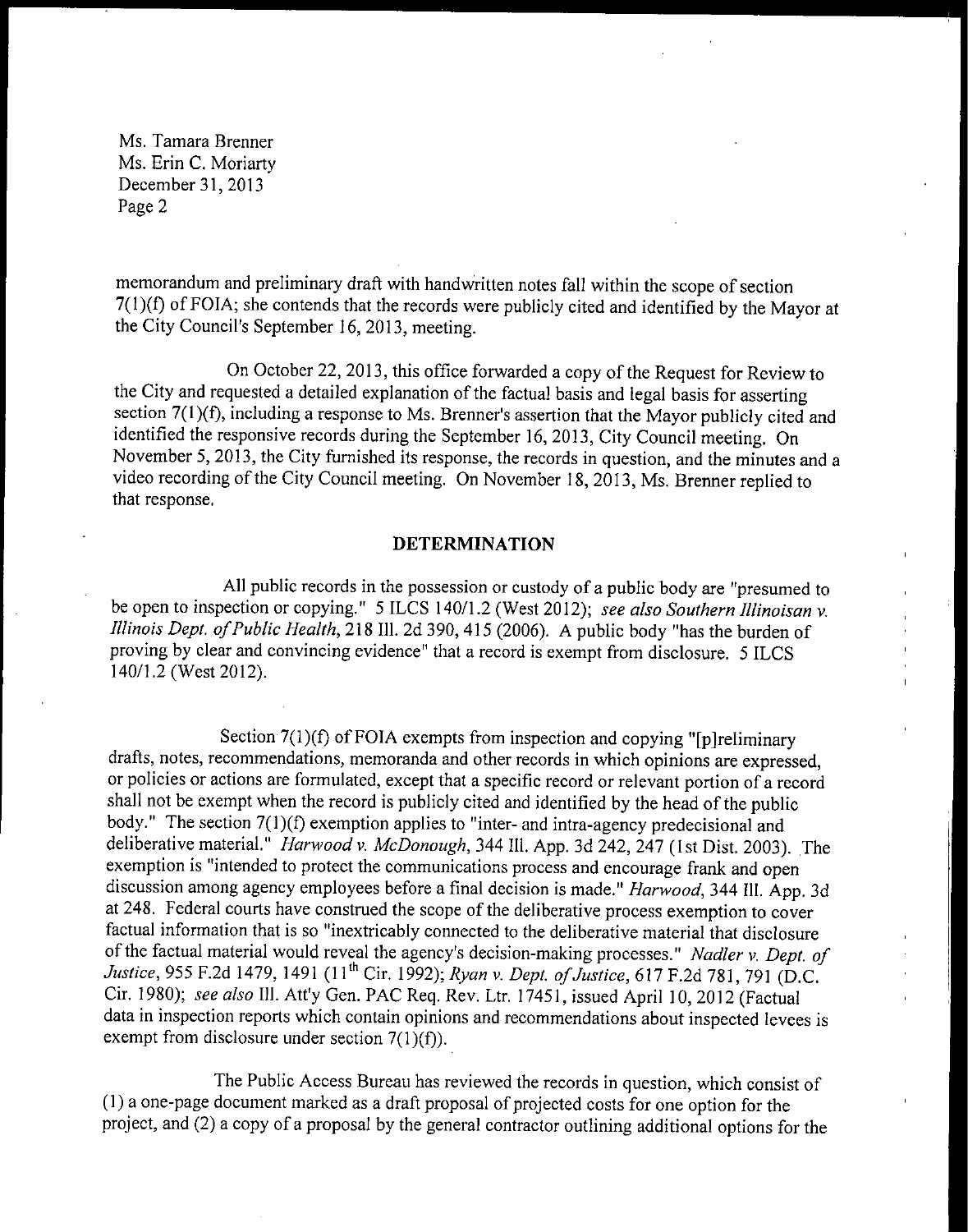Ms. Tamara Brenner Ms. Erin C. Moriarty December 31, 2013 Page 3

project and related exhibits together with a memorandum from the City Manager seeking input from the members of the City Council. Counsel for the City has clarified, in <sup>a</sup> telephone conversation with an Assistant Attorney General in the Public Access Bureau, that the draft proposal was created by the general contractor and that some, but not all, of the handwritten notes on that document were made by the Assistant City Manager; counsel could not identify the source of the remaining notes. Counsel also stated that the general contractor is working with the development company with which the City reached an agreement for the project.

### Draft Proposals and Handwritten Notes

The City appears to assert that draft proposals created by the general contractor for the project constitute intra-agency predecisional records. In Department of Interior  $v$ . Klamath Water Users Protective Ass'n, 532 U.S. 1, 121 S. Ct. 1060, 1061 (2001), the U.S. Supreme Court considered whether the U.S. Department of Interior properly withheld, pursuant to the federal FOIA's version of section  $7(1)(f)$ , records of communications with a Native-American Indian tribe concerning a plan to allocate water resources. The court stated that the exemption may shield pre-decisional material prepared by <sup>a</sup> third party consultant on behalf of <sup>a</sup> public body if the third party "does not represent an interest of its own, or the interest of any other client, when it advises the agency that hires it. Its only obligations are to truth and its sense of what good judgment calls for, and in those respects the consultant functions just as an employee would be expected to do." Klamath Water Users Protective Ass'n, 532 U.S. at 11, 121 S. Ct. at 1067. However, communications with third parties that have independent interests and that stand to benefit from the public body's final decision cannot be characterized as intra-agency communications. Klamath, 532 U.S. at 13, 121 S. Ct. at 1069. The court went on to conclude that the records in question did not fall within the scope of the federal FOIA version of section  $7(1)(f)$  because the tribe represented its own interests rather than the interests of the Department of Interior: the "position of the Tribe as beneficiary is  $* * * a$  far cry from the position of the paid consultant." Klamath, 532 U. S. at 13, 121 S. Ct. at 1069.

Here, the general contractor that prepared the proposals has its own financial interest in the multi-million dollar project. Although the City Council may consider the general contractor's proposals in its decision- making process, the proposals themselves do not constitute inter- agency or intra-agency communications because the interests of the City and the general contractor are not the same. Accordingly, we conclude that the City has not sustained its burden of demonstrating that the general contractor's draft proposals are exempt from disclosure pursuant to section  $7(1)(f)$  of FOIA.

<sup>&</sup>lt;sup>3</sup> Federal FOIA Exemption 5 (5 U.S.C. § 552(b)(5) (West 2000)) applies to "inter-agency or intraagency memorandums or letters which would not be available by law to <sup>a</sup> party other than an agency in litigation with the agency[.]"